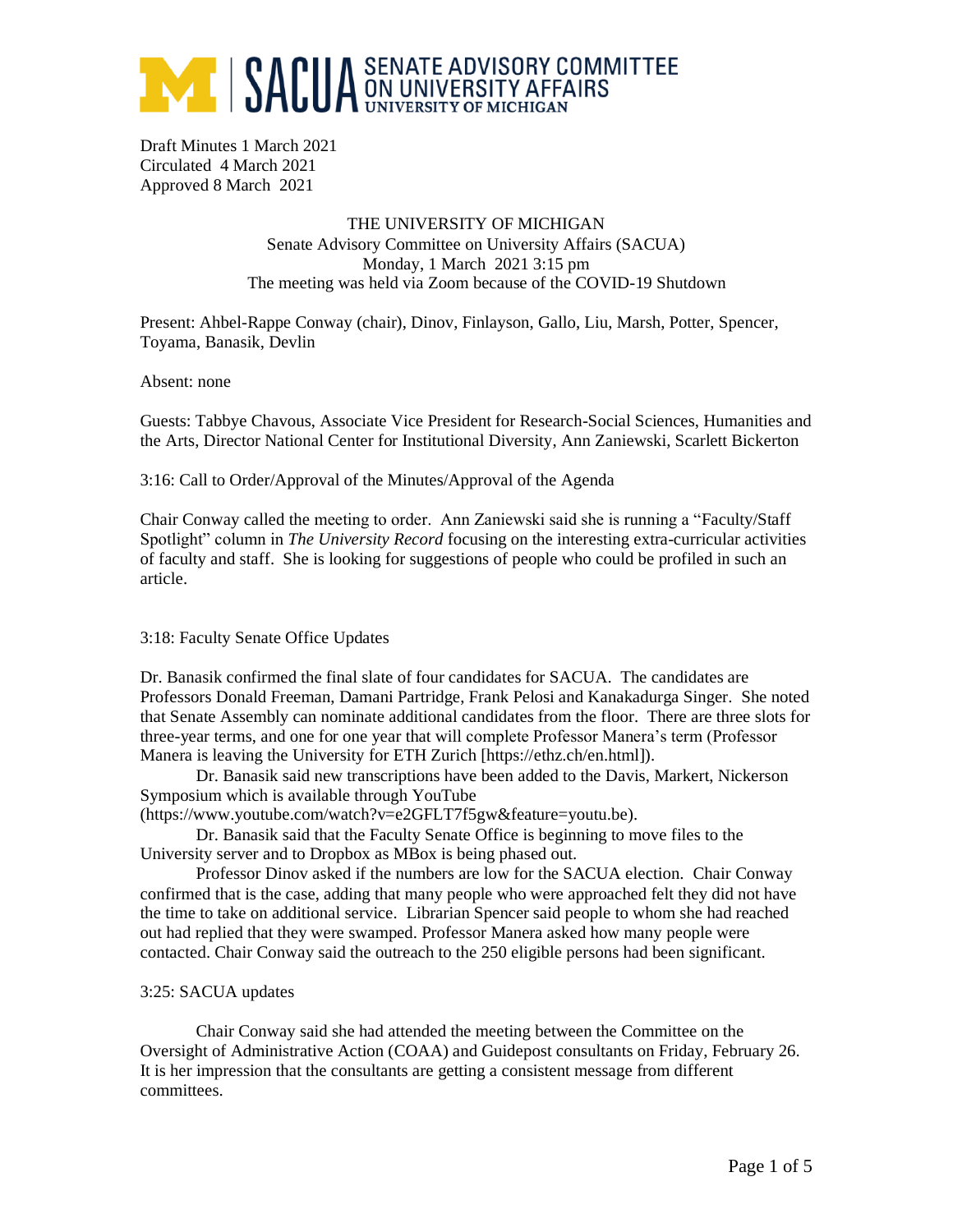# **ANDUA** SENATE ADVISORY COMMITTEE

Chair Conway said there will be a temporary rules committee established that will meet until May to develop rules for future electronic meetings.

Chair Conway said that she and Dr. Banasik had a meeting with Provost Collins and Special Counsel Gerdes on February 26, to discuss budget issues and faculty views with respect to fall reopening. She noted that parents and students are talking much more enthusiastically about the prospect of a "more normal" Fall Semester than faculty. They had sent the Provost a message from the Committee on Fairness, Equity ad Inclusion (CFEI) in relation to fairness given the differences between units (see appendix). Chair Conway's message to the Provost was as follows:

While we understand the unique challenges that such a decentralized campus brings to bear on planning decisions, we also believe that some central guidance would go a long way in demonstrating to faculty that the Provost's office is aware of the uneven impact of decentralized decision-making on faculty. If at all possible, we believe it would be helpful to encourage deans, chairs, and directors to permit faculty to decide the teaching modality they believe will best meet the educational objectives of their courses while balancing their personal comfort level with teaching in person. Encouraging the opportunity for faculty to make these decisions would demonstrate that the Provost's office trusts the faculty, and respects their point of view. Deans allowing faculty to make these decisions would also demonstrate trust and respect. I think this would go a long way to increase faculty buy-in of decisions that will be made for fall while also contributing to faculty satisfaction.

The CFEI statement has also been sent to Covid-19 Council.

Professor Manera said that Provost Collins had asked about how the faculty felt about returning to in-person teaching in the Fall Semester at the Academic Affairs Advisory Committee (AAAC) meeting and was told that vaccination needed to be guaranteed for faculty members if the return to in-person instruction was to be the University's policy. Some members ofAAAC also recommended that the University make vaccination compulsory, while other members advised against mandates. Dr. Banasik said that vaccines are under emergency use authorization, and mandates would be problematic at this time.

Chair Conway said that if sufficient vaccine is not available for the Fall Semester, faculty should not be forced to teach in person. Professor Gallo asked if the question was about the availability of vaccines for faculty only, or for faculty and students. Chair Conway said the Provost was asking about the faculty.

Chair Conway said the Open Mic program will end because of insufficient take up at the present time. SACUA will look at a new way of enhancing communication with the faculty next year.

3:30: Honorary Degree Committee nominations Executive Session

3:39: Administrator Evaluations Executive Session

4:15: Professor Tabbye Chavous, Associate Vice President for Research-Social Sciences, Humanities and the Arts, Director National Center for Institutional Diversity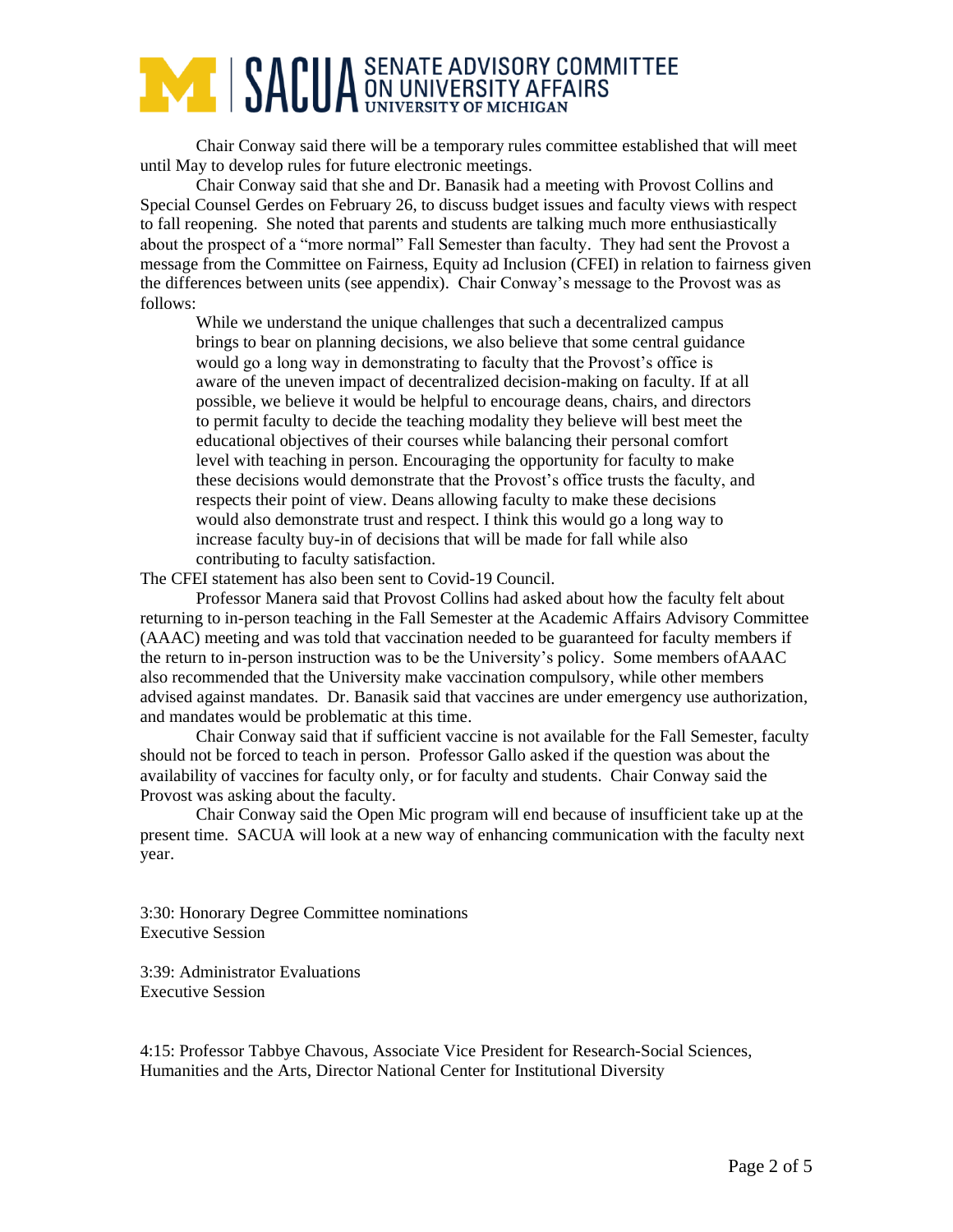### **ANDUA** SENATE ADVISORY COMMITTEE

Associate Vice President Chavous said she has been in her post as Associate Vice President for Research in the Social Sciences, Humanities and the Arts for two years. In this position she works collaboratively with other Associate Vice Presidents, meeting monthly with research associate deans across campus to discuss research grant development, safety protocols, and to learn about the research needs of different disciplines and units so as to enhance partnerships.

Associate Vice President Chavous said there are internal seed grants that benefit arts and humanities units which tend to rely on internal funding. She examines the impact of those funds, and conducts follow-up studies to see how the support is working. She is also the Diversity, Equity and Inclusion (DEI) lead for the office, which puts her in conversation with people across units about DEI impact on the research enterprise. She said that the COVID pandemic had exacerbated inequities connected with race and gender confronting early career faculty as national issues align with the experience of the University's faculty. She is looking at raising restrictions on research spending, urging greater communication between schools and colleges, and exploring policies with the Provost's office to support the external review process.

Associate Vice President Chavous said the pandemic represents a learning curve because research had to be ramped down which required the Office for Research to learn what it means to ramp down and ramp up different types of research (e.g., human subjects research), and to develop policies and practices to enable the restoration of research that had been interrupted.

Professor Ahbel-Rappe asked Associate Vice President Chavous about her role as Director of the National Center for Institutional Diversity (NCID), and about ways to create metrics that are more supportive of African American students coming to the Ann Arbor campus. Associate Vice President Chavous replied that NCID works to catalyze research focusing on DEI, looking for evidence-based practices to alleviate the current tension between aspirations and reality so as to enhance the critical mass of people working on DEI issues on campus, and improving campus climate. She noted that the Provost's office is concerned with the gap between admission yield and matriculation, which may be connected with the way the financial picture specifically factors such as financial aid and the cost of living in Ann Arbor—is presented to the public. She believes it would be disingenuous for the University to create a picture of diversity before it exists, that people want to see that they are part of something that exists, and that the University is not asking students to be the diversity experience for others. While Proposition 2 is still a challenge, inhibiting action on diversity recruitment, there is new creativity in recruitment, based on legal parameters, which includes having students connect back to their communities, so people are coming in as cohorts and clusters.

Professor Ahbel-Rappe said that the University should be a place where everyone wants to come, and students do not understand what is hindering the development of diversity. Associate Vice President Chavous replied that, although Michigan is a segregated state, the University is making progress increasing the population of persons from Under Represented Minorities, especially members of the Latinx community.

Professor Ahbel-Rappe asked if Associate Vice President Chavous is involved in cluster hires of underrepresented faculty. Associate Vice President Chavous said she serves on the committee that is reviewing the applications. The Provost's office and NCID are partnering to create programs to support new faculty hires and expand ability to study racial inequality and leverage the expertise that is on campus better, they are coordinating with the University Office of Research to focus on racism and racial inequality, innovation research grants and grants for community engagement. The Office of Research will be issuing a report on these topics to the Research Policies Committee in April.

Librarian Spencer drew attention to the Senate Assembly's Committee on Anti-Racism, which is exploring problems and issues facing faculty of color on campus, and to recent departures, including those of three African American women, for positions at other universities.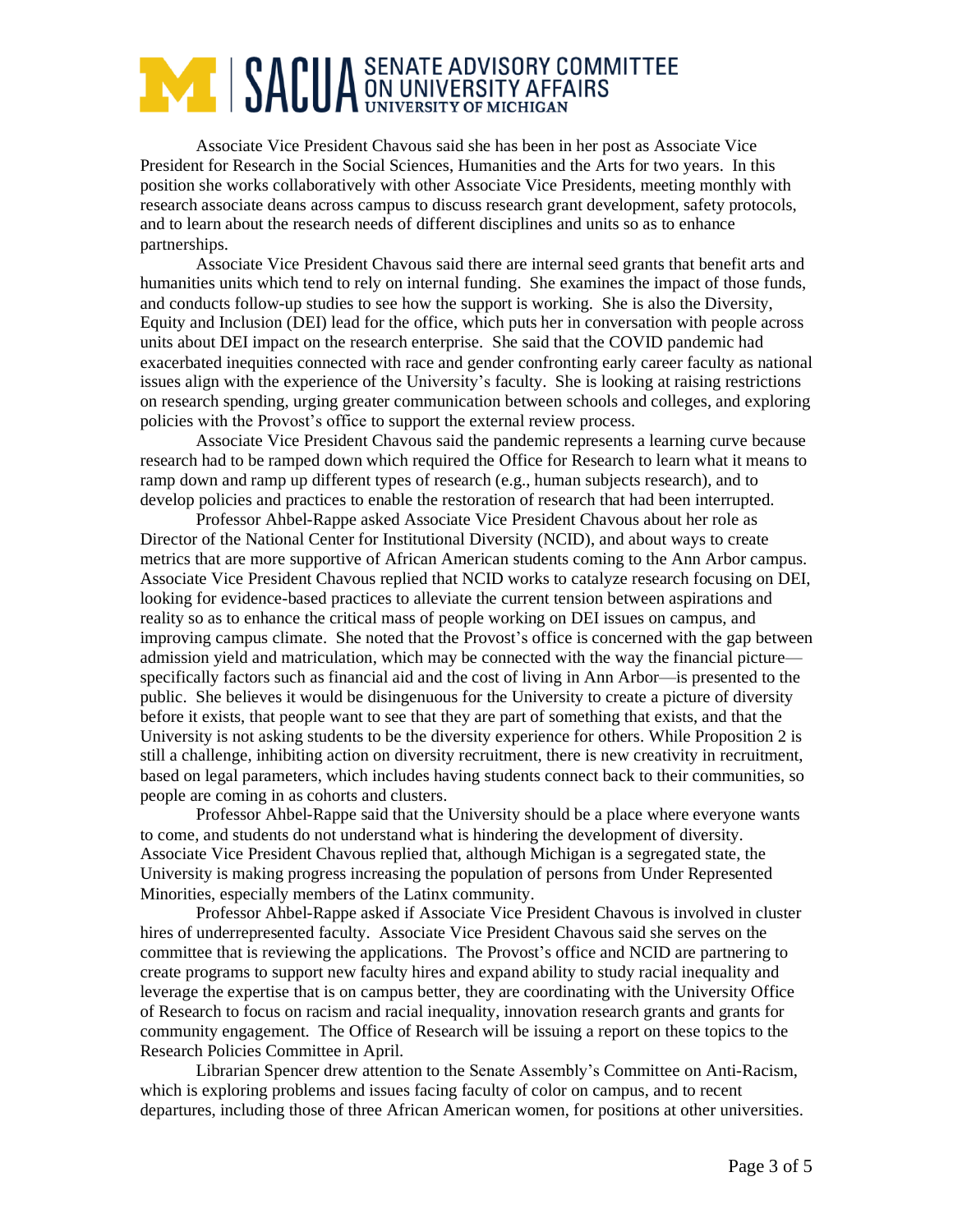## **AND SACUA** SENATE ADVISORY COMMITTEE

She asked Associate Vice President Chavous what she would like to see as topics for the Committee on Anti-Racism. Associate Vice President Chavous says that she had observed a tendency for accomplished scholars to leave the University for leadership roles at other institutions. One solution is to enhance the currently restricted leadership pathways for faculty of color, and that, at the present time, there is a lack of mentoring for faculty of color who are interested in leadership pathways. She also noted that not all faculty of color work on issues connected with communities of color.

Librarian Spencer noted that Ivy League schools have been more welcoming to minority students in STEM fields than has the University of Michigan, that minority students will not come to the University because of lack of support, while Ivy League schools have no barriers to recruiting students of color. She said the University needs to create a critical mass of students of color without crossing the legal line, and that, given its greater size, the University has the potential to have a greater long-term impact for students of color if it can learn from places that have been successful.

Chair Conway said SACUA is looking at the intersections between faculty governance and administration. Professor Liu noted that Research Policies Committee (RPC) has been exploring disparities exacerbated by the pandemic, and that it will find the Office of Research's forthcoming report very useful.

Professor Ahbel-Rappe asked if there have been discussions of the repeal of Proposition 2. Associate Vice President Chavous replied that while there is significant action to support recruitment and retention in the context of Proposition 2, there is no University-wide effort directed to repeal of Proposition 2. She noted that there are faculty and student groups devoted to this end.

4:45: Matters Arising Executive session

4:56: Adjourn

Appendix: CFEI note on equity and preparation for the Fall 2021 Semester

Hi, Colleen,

I wanted to write to you about an issue I initiated at the end of the CFEI committee meeting today, coming back to our earlier September discussion about Fairness, Equity and Inclusion issues for faculty in the pandemic. We want to get ahead of the administration as we prepare for Fall 2021 teaching and schedule classes.

CFEI raised equity concerns with return to campus plans if there is unit by unit variation without central guidance or resource sharing or transparency about access to options, choices, resources, etc. Contingent faculty might be the worst affected (lack of options/choices). Medical campus has been vaccinating their faculty, students and staff for months, but the rest of faculty, students and staff might not be vaccinated by the beginning of Fall 2021 for no fault of their own but for the simple fact with the lack of vaccine availability and scheduling of it and developing immunity in time for September 2021. And then, we don't know how long the immunity lasts.

When we are assigned classes for Fall2021, there is continuing uncertainly what this university is committed to and what principles will guide choices available to faculty, students and staff.